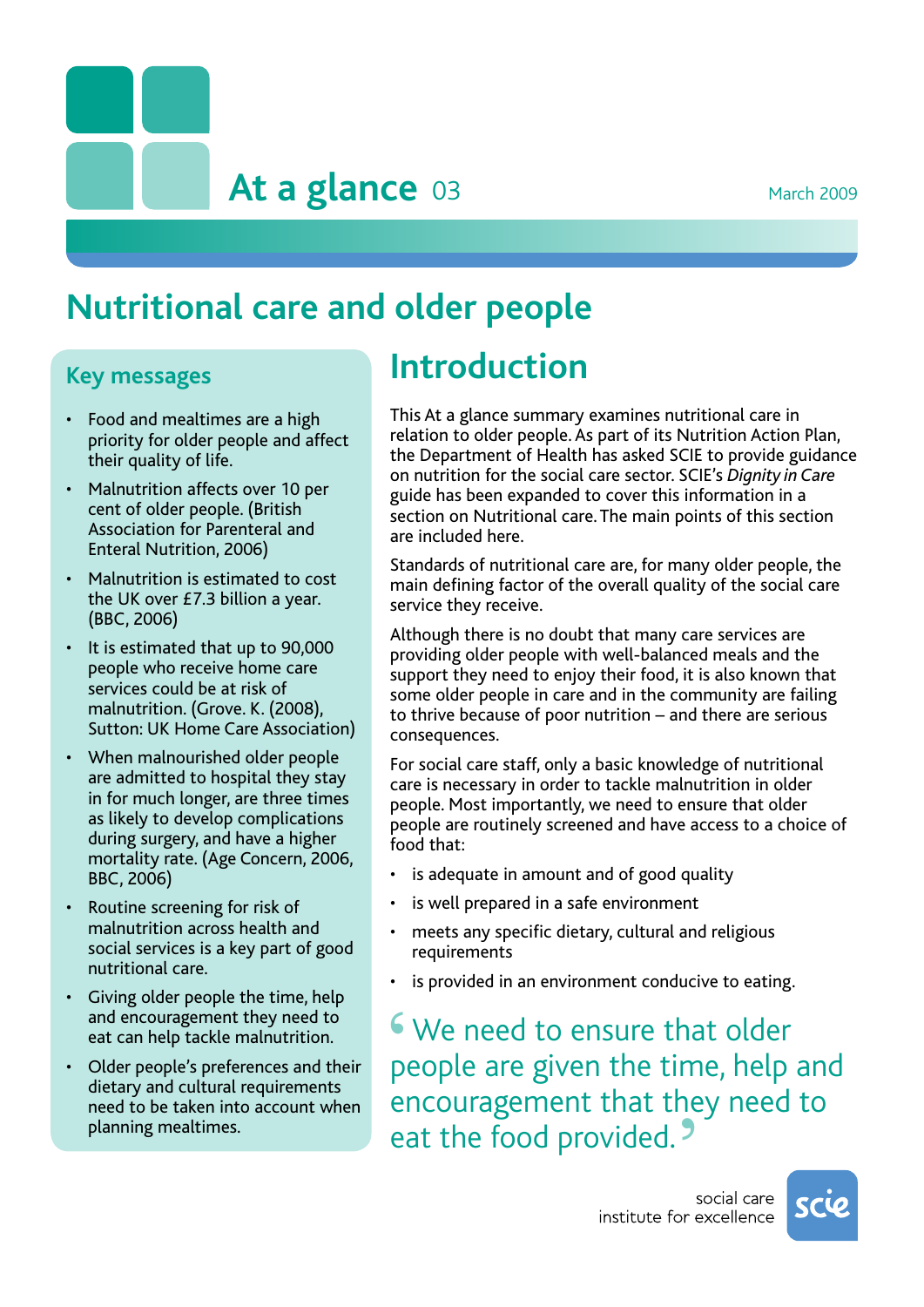### **Nutritional care and older people**

Malnutrition can be caused or worsened by conditions relating to older age, so a diet rich in essential nutrients is vital. We need to ensure the right nutritional care is provided and to urgently improve standards of nutrition for those older people who are suffering from the effects of an inadequate diet.

**S** Nutrition is a basic human<br>need and food in the UK is need and food in the UK is plentiful, yet older people are suffering from malnutrition. **'**

# **Why is there a problem?**

Nutrition is a basic human need and food in the UK is plentiful, yet older people are suffering from malnutrition.Why is this? The research shows that there are a number of reasons, including:

#### **Ageism, discrimination and abuse**

These wider issues have been cited as underpinning the poor treatment of older people in health and social care services leading to this group being viewed and treated unequally.

#### **Attitudes and awareness**

Recent media campaigns have highlighted a number of worrying trends in terms of general ignorance about food and eating for good health. It is important that public bodies with food provision responsibilities, either directly or through commissioning services, take the lead in addressing the national deficit in awareness of the importance of food, mealtimes, nutrition and hydration.

#### **Resources, quality and sustainability**

There are a number of resource issues that may affect the nutritional care of older people.These include low food budgets, inadequate staffing levels (especially around mealtimes) and lack of training. It is important, therefore, that services ensure they are getting the best value by investing in staff and adopting best practice. Improved education and training for the workforce and the procurement of good quality food which is, where possible, local, seasonal and sustainable, will have an influence far wider than the improvement of nutrition in older people.

### **Good nutritional care is founded on:**

- **dignity** in care respect for people receiving care, ensuring that meals are appetising and appropriate
- **screening** nutritional screening on admission to health and social care services, and improving food intake where necessary should be a key part of assessment and care planning
- **prioritising mealtimes** ensuring that mealtimes are respected and not interrupted by other routine activities, sufficient staff are allocated and the environment is conducive to eating
- **training** staff should receive training to ensure that they have a nutritional knowledge base appropriate to their role.The training should also equip those working with older people with the skills to communicate with people that have dementia and communication difficulties
- **accountability** ensuring everyone takes responsibility for good nutritional care from assessor to commissioner to front-line worker
- support for people using services and carers. Awareness of nutrition may, for many reasons, be low in older people and their carers. Information and support should be provided.

## **Managing nutritional care and mealtimes**

- Routine nutritional screening should be carried out on admission to hospital or residential care. The dietary needs and preferences of people using the service, and any assistance needed at mealtimes, should be assessed, recorded and referred to by all front-line staff.
- Where screening raises particular concerns a referral for professional assessment should be made (e.g. speech and language therapy for people with swallowing difficulties, occupational therapy for equipment such as special plates and cutlery, dietician for special dietary needs relating to illness or condition).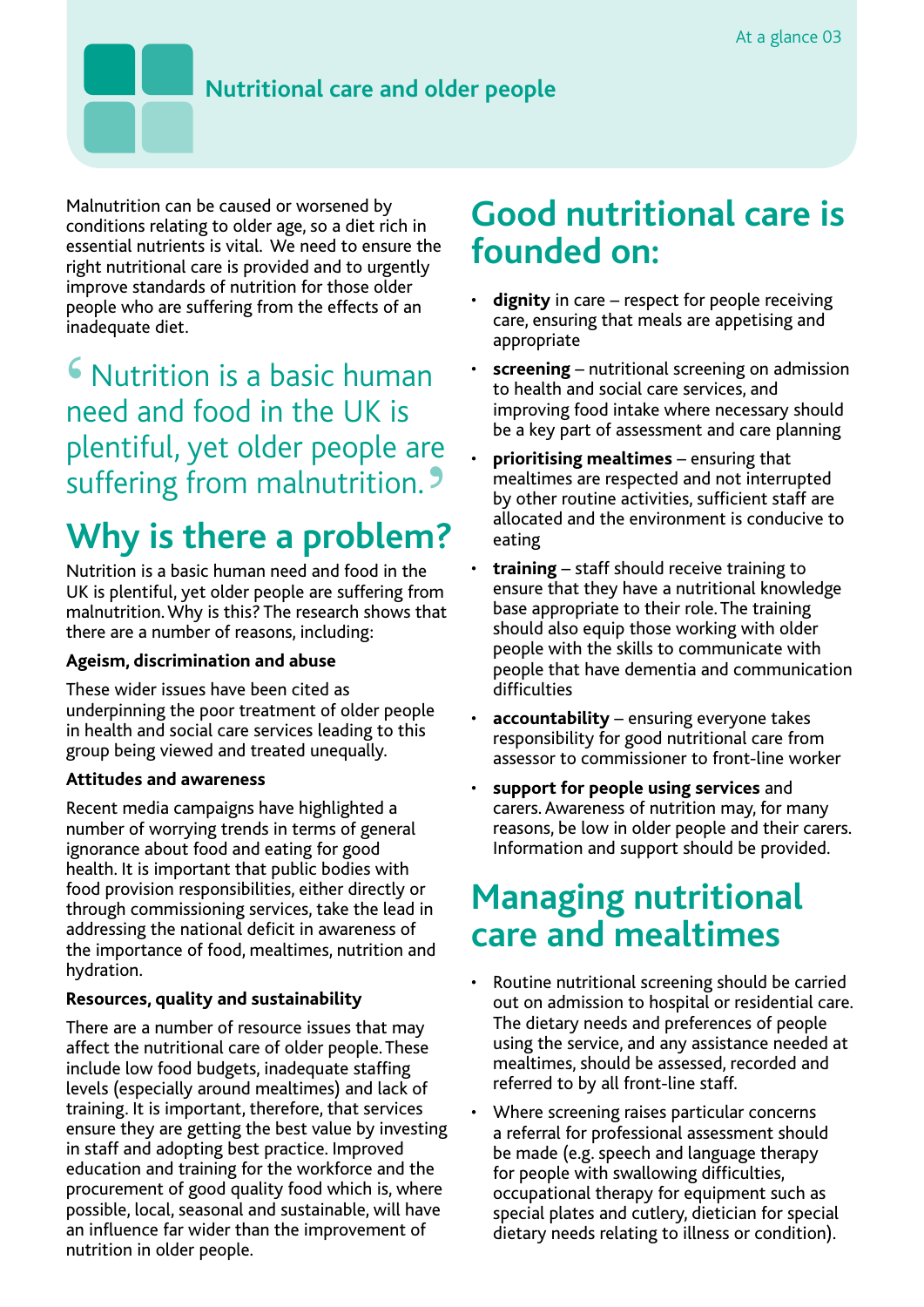- Food should be made to look appetising. Where the texture of food needs to be modified, seek advice from the speech and language therapist. Not all food for people with swallowing difficulties needs to be puréed. It is important for the quality of the eating experience to keep different foods separate and not mix them all together.
- • Where necessary, record food and fluid intake daily and act on the findings.
- • Make sure food is available and accessible between mealtimes.
- $\cdot$  Give people time to eat they should not be rushed.
- • Avoid interruptions to mealtimes by other routine tasks, such as administering medication.
- Where necessary, provide assistance discreetly. Use serviettes, not bibs, to protect clothing. Offer finger food to those who have difficulty using cutlery, and provide adapted crockery and cutlery to enable people to feed themselves where appropriate.
- • While socialising during mealtimes should be encouraged, offer privacy to those who have difficulties with eating, if they wish, to avoid embarrassment or loss of dignity.
- • Managers should ensure that mealtimes are sufficiently staffed to provide assistance to those who need it. If there are insufficient staff to support those who need it, introduce a system of staggered mealtimes.
- Develop or make use of existing volunteer schemes to help give support to people at mealtimes.
- Encourage carers, family and friends to visit and offer support at mealtimes.
- • Don't make assumptions about people's preferences on the basis of their cultural background – people should be asked what their preferences are.
- All care staff, including caterers, should have access to training to raise awareness of the risk of malnutrition and the importance of providing good nutritional care and to ensure that they have a nutritional knowledge base appropriate to their role.Training should also equip those working directly with older people with the

skills to communicate with people who have dementia and communication difficulties.Visual aids (such as pictorial menus) and non-verbal communication skills may help people to make choices.

- Gather information on the older person's needs and preferences from people who know them well.
- • Commissioners and providers should ensure that home care staff have sufficient allocated time and the skills to prepare a meal of choice for the person using the service, including freshly cooked meals.
- • Introduce best practice in food procurement for residential and day care ensuring food is of good quality, where possible, local, seasonal and sustainable.
- • Carry out regular consultation on menus with people using the service.
- Wherever possible, involve people using services in meal preparation.
- In residential settings, where access to industrial kitchens is denied, provide facilities for people to make drinks and snacks.
- • Ensure that fresh water is on offer at all mealtimes and freely available throughout the day.